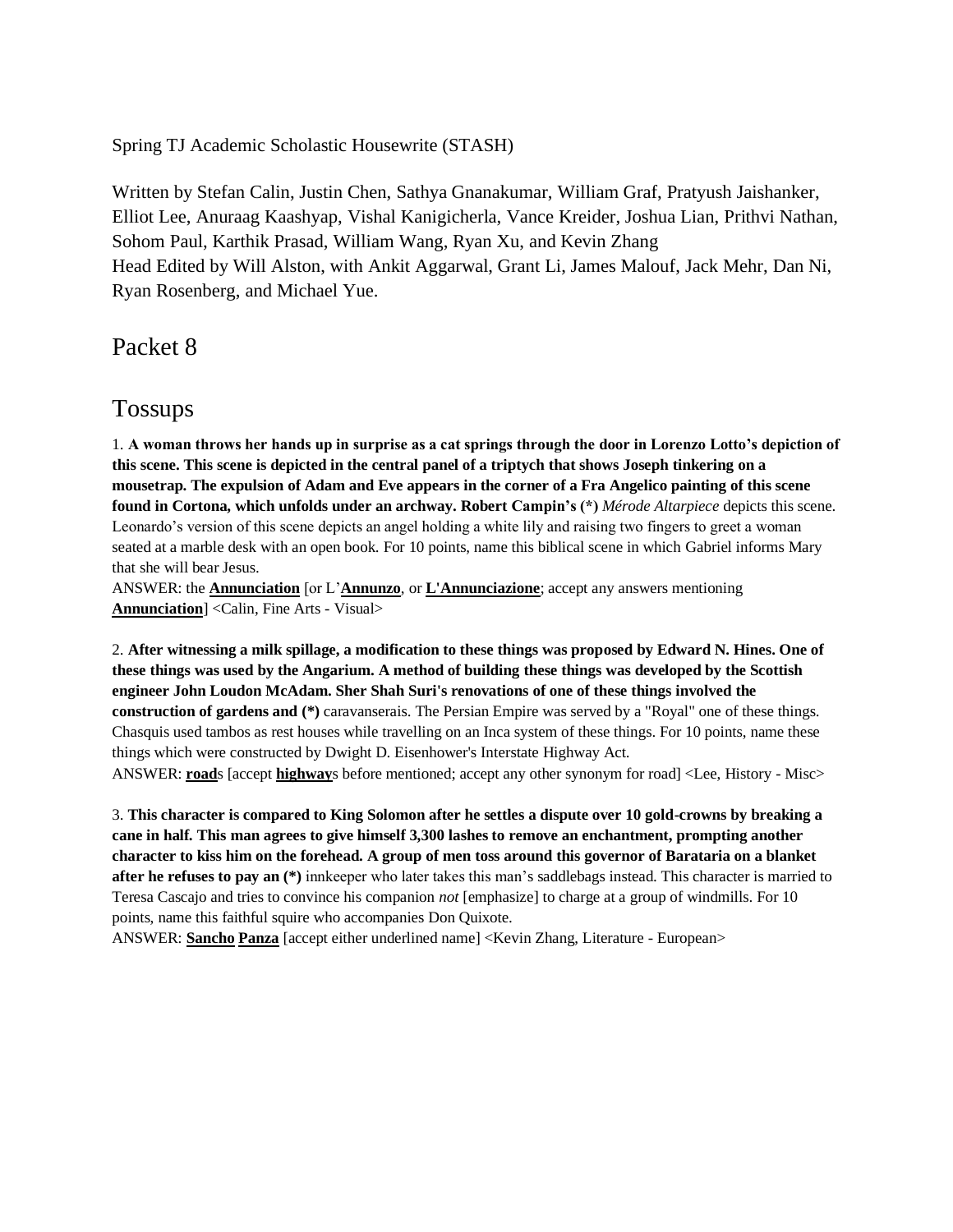4. **The IsaKidd process for copper electrowinning uses a cathode of this material, which also makes up the consumable electrode in flux shielded arc welding. Extending to the "knee" of a TTT diagram is a eutectoid microstructure form of this material called pearlite. This material undergoes diffusional transformations like austenite to cementite which can be induced by (\*)** quenching. The phase diagram for this material plots temperature against weight percent carbon. This material is electroplated with zinc in the process of galvanization. Decarburization is used in Bessemer-like methods for its production. 11% chromium is added to a self-healing form of this material known as its "stainless" form. For 10 points, name this alloy of iron used in many buildings. ANSWER: **steel** [accept stainless **steel**] <Calin, Science - Chemistry>

5. **Raymond Firth wrote the introduction to a controversial collection of writings by this man published as** *A Diary in the Strict Sense of the Term***. Another work by this anthropologist claims that social rituals hold a straightforward biological purpose, a conception of functionalism refuted by A.R. Radcliffe Brown. This author, who wrote about the sexual life of Northwest Melanesians in one work, studied the use of agricultural (\*)** spells to cultivate crops in *Coral Gardens and Their Magic*. This man described the exchange of necklaces and bracelets among the Trobriand Islanders, known as the kula ring. For ten points, name this Polish anthropologist who wrote *Argonauts of the Western Pacific*.

ANSWER: Bronisław **Malinowski** <Zhang, Thought - Social Science>

6. **The diaries of a resident of this state named Martha Ballard were published in Laurel Thatcher Ulrich's** *A Midwife's Tale***. A breakaway republic in this state was named for the "country of the porcupine" and was declared by John Baker. A treaty that concerned a conflict in this state also granted freedom to the slaves that had escaped in the** *Creole* **mutiny. This state was the site of the Republic of Madawaska, as well as a border dispute resolved by the (\*)** Webster–Ashburton Treaty after British and American militias clashed in the Aroostook War. The Missouri Compromise admitted this state as a free state after splitting it off from Massachusetts. For 10 points, name this New England state governed from Augusta. ANSWER: **Maine** <Malouf, History - American>

7. **This religion's texts include** *The Book of Shadows***, which explains an unknowable aspected of divinity called Dryghtyn ("DRIK-ton"). Believers of this religion enter trances during rituals in which they "draw down" the Sun or Moon. The tenets of this religion -- including its primary moral law, known as the Rede ("reed") -- were compiled in texts by Lady Gwen Thompson and (\*)** Gerald Gardner. This religion, whose name comes from Old English, is typically duotheistic, with one of its gods known as the "Holly King" or "Great Horned God." Its other primary deity, simply known as The Goddess, is honored by the drawing of pentagrams. For 10 points, name this Neopagan religion whose adherents may meet in covens.

ANSWER: **Wicca** ("WIK-kuh" or "WITCH-uh") [or **Wiccan** religion; prompt on witchcraft] <Kanigicherla, Beliefs - Religion>

8. **A bust by Gian Lorenzo Bernini in this location was heavily modeled on an earlier bust of Francesco d'Este, and is found in a room named for Diana. Cupids and seashells surround Saturn in a fountain placed opposite a fountain of Flora in this location. Richard Mique ("meek") designed a rustic model village in this location for a patron that is known as her namesake "Hamlet." This location's orangery was designed by André le Notre. Charles (\*)** Le Brun painted the Ambassador's Staircase found in a central building in this location. This location's buildings include the Grand and Petit Trianons, and its main building features a Royal Chapel and the Hall of Battles. For 10 points, name this royal estate home to the Hall of Mirrors, a palace built for Louis XIV.

ANSWER: **Versailles** [accept Palace of **Versailles**] <Kaashyap, Fine Arts - Other>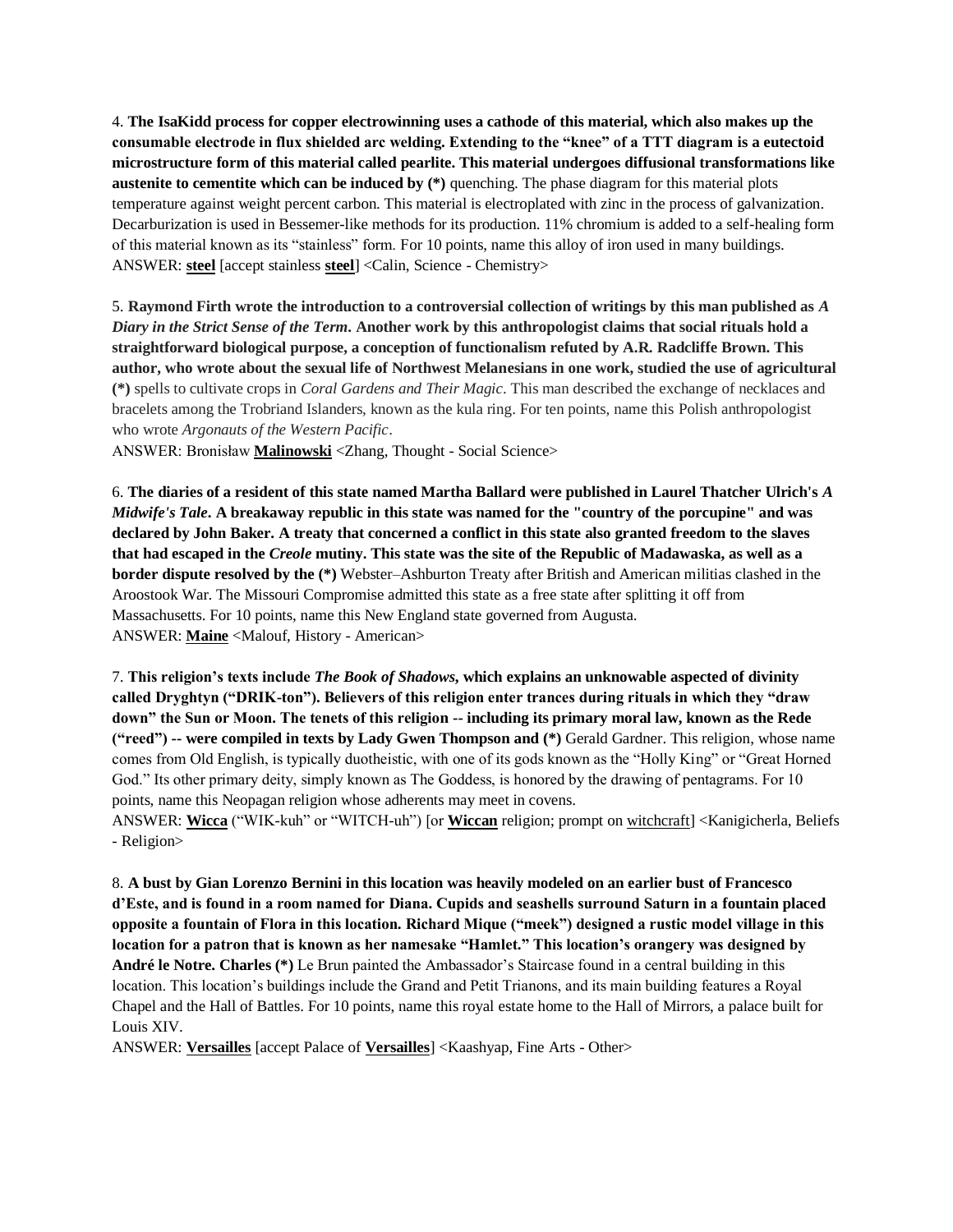9. **A character in this novel lies about being naked in order to buy time to clean up the mess from a smashed coin bank. A man in this novel decides against using Emma for secret information, opting instead for a drunken woman who fantasizes about being raped, named Sybil. After this novel's narrator tells the story of Jim Trueblood impregnating his own daughter to the trustee (\*)** Mr. Norton, he is expelled by Dr. Bledsoe. This novel's protagonist is forced into a boxing match known as "Battle Royale" and witnesses a race riot planned by an organization called The Brotherhood. For 10 points, name this novel by Ralph Ellison about a black man who is not seen by society.

ANSWER: *Invisible Man* [do not accept or prompt on "The Invisible Man"] <Xu, Literature - American>

10. **A man-made forest named for this city was built in the 1930s for unemployment relief, though the last tree wasn't planted until 1970, and is one of the many parks that take up twelve percent of this city's land area. The largest of those parks, Vondelpark, is a fifteen-minute walk away from a clearing in this city that is home to several museums, named the Museumplein; there, one can find this city's Moco Museum and (\*)**  Concertgebouw ("kon-SAIRT-geh-bowe") music hall. Just outside of one neighborhood in this city stands the Calvinist church De Oude Kerk ("duh ood kurk"), though ironically one can find "coffeeshops" selling cannabis across the street. The red light district De Wallen lies downtown in, for 10 points, what canal-laden capital of the Netherlands?

ANSWER: **Amsterdam** <Lian, Modern World - Geo>

11. **The point at which the derivative of this quantity with respect to slip is zero is the maximum, or "breakdown" value of this quantity for an induction motor. Poinsot's ellipsoid models the motion of a rigid body system for which this quantity is zero. For a loop of current in a magnetic field, this quantity equals current, times magnetic field strength, times the loop's area. This quantity equals a system's power divided by its (\*)** angular velocity. Integrating this quantity with respect to the angle "theta" gives the work done across "theta." The sum of this quantity for a rotating system equals the moment of inertia times angular acceleration. For 10 points, name this cross product of force and distance vectors, the rotational analog of force. ANSWER: **torque** [accept **moment** of force; accept breakdown **torque**; do NOT accept or prompt on "force"] <Graf, Science - Physics>

12. **Percy Grainger's suite** *In a Nutshell* **ends with a movement in this genre titled for "Gum-Suckers." The folk songs "Seventeen Come Sunday" and "Swansea Town" inspire movements of this genre that open Vaughan Williams's English Folk Song Suite and Holst's Second Suite in F, respectively. American pieces in this genre usually feature a "dogfight" section following their trios. A (\*)** piccolo obligato contrasts against a soft restatement of the trio strain in an A-flat-major one of these pieces by a composer who wrote another one of them for a Washington Post essay contest. That conductor of the "President's Own" band invented a namesake modified tuba. For 10 points, name these types of pieces exemplified by John Philip Sousa's "The Stars and Stripes Forever."

ANSWER: **march**es <Prasad, Fine Arts - Auditory>

13. **A project undertaken by this leader was documented by Charles Marville. The introduction to a work about this leader's rise to power notes that history "weighs like a nightmare on the brains of the living". After a homemade hand grenade missed his carriage, this leader survived an assassination attempt by Felice Orsini. A project undertaken by this leader led to the emergence of (\*)** flâneurs and was intended to prevent the construction of barricades. Karl Marx observed that history repeats itself "first as tragedy, then as farce" in a work describing this leader's rise to power titled for the Eighteenth Brumaire of this leader. This leader commissioned Baron Haussmann to renovate Paris. An 1851 coup against the Second Republic installed, for 10 points, what last emperor of France?

ANSWER: **Napoleon III** [or **Louis-Napoleon** Bonaparte; do NOT accept or prompt on just "Napoleon"] <Kaashyap, History - European>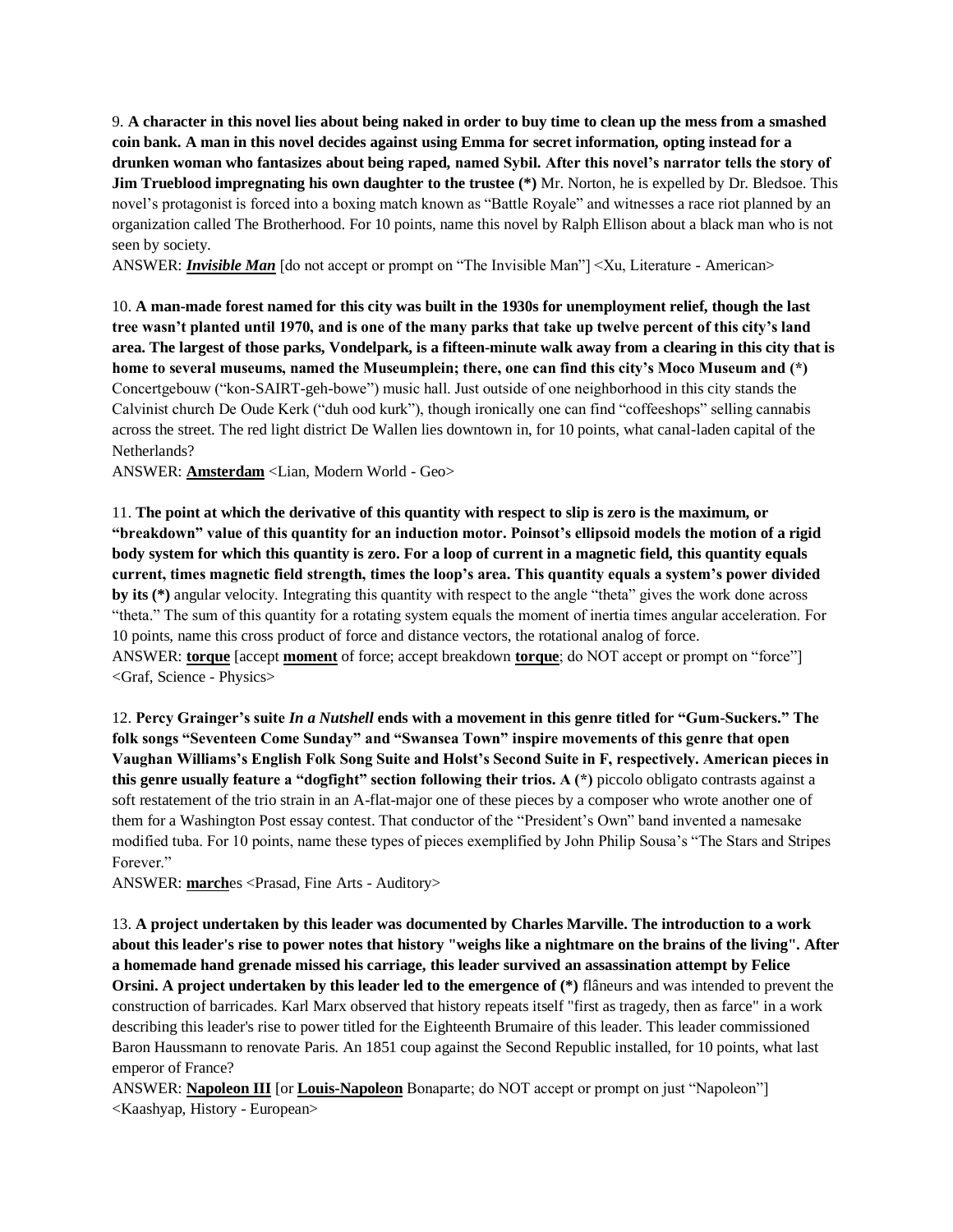14. **A one-act play by this author uses noh-inspired puppets to depict a hero from his country and a blue cloth to depict the title immortality-granting Hawk's Well. The hundredth anniversary of this author's birth is commemorated in Christopher Okigbo's poem "Lament of the Masks." In a novel whose title comes from one of this author's poems, the protagonist is told by his uncle that "mother is supreme" after he is (\*)** exiled for accidentally shooting a chief's 16-year-old son. This author described speaking to a "distinguished Bengali doctor of medicine" in his introduction to Rabindranath Tagore's *Gitanjali* ("gee-TAHN-juh-lee"). Chinua Achebe took the title of his novel *Things Fall Apart* from, for 10 points, what Irish poet's "The Second Coming"? ANSWER: William Butler **Yeats** <Chen, Literature - World>

15. **Attenuation in these structures was discovered to follow Beer's law in the Monsi–Saeki theory. The change in their conductance is taken into account in the Penman–Monteith equation for calculating ET. The density of these structures can be measured using NDVI or hemispherical photography which calculates their namesake "area index." Reciprocal disengagement of these structures occurs in (\*)** crown shyness. One part of these structures is divided into "spongy" and "palisade" layers. Stipules are found near the petioles of these structures. Turgor pressure in guard cells regulates the opening of apertures in these structures and the waxy cuticle controls transpiration in these structures. For 10 points, name these structures where photosynthesis occurs. ANSWER: **leaves** [or **leaf**; accept **leaf** area index; prompt on canopies with "what structures make them up?"; prompt on stomata with "what structures are they found on?"] <Calin, Science - Biology>

16. **In an interview with** *The Atlantic***, this writer recalls drawing inspiration from a book by W. H. Brands about a certain politician's "heartbreak." This writer's lobbying on behalf of the PROMESA act helped spark a series of 2017 protests during the first performance of one of his works at UPR, which prompted Ricardo Rosselló ("roh-say-YOH") to offer a new venue. John Bolton took the title of his most recent memoir from a** (\*) song by this writer in which two characters complain over the renaming of Clermont Street. This writer's best-known work, inspired by a biography of its subject by Ron Chernow, includes the song "The Room Where It Happens." The hit musical *In the Heights* is by, for 10 points, what composer of *Hamilton*? ANSWER: Lin-Manuel **Miranda** <Lian, Modern World - Misc. Academic>

17. **Ovid relates a tale in which this god is told by his mother to expand their "shared kingdom" by going to Tartarus, where he afflicts Dis. In another story, an oracle describes this god as a monster who awaits a woman atop a mountain. In that story, this god fills two amber vases -- one with sweet water and one with bitter water -- but wounds himself while using the water to complete a task for his jealous mother. To unite with this god, a woman sorts a (\*)** pile of grain and retrieves a golden fleece. In a story from *The Golden Ass*, this god saves his future wife from an infernal sleep in the underworld, after which the two are made immortal by Jupiter. For 10 points, name this son of Aphrodite and husband of Psyche, often depicted as a cherubic archer. ANSWER: **Cupid** [or **Cupīdō**, or **Eros**; accept *Cupid and Psyche*] <Kaashyap, Belief - Mythology>

18. **The leading sixteen noble clans of this empire, responsible for raising its military forces, were called "quiver carriers." A coalition of kingdoms allied to this empire was called the Twelve Doors. A ruler of this empire commissioned the Andalusian architect al-Sahili to complete construction of an audience chamber that was called an "admirable monument" by (\*)** Ibn Khaldun. The founder of this empire legendarily used an arrow tipped with a cockspur to defeat the sorcerer-king Sumanguru Kante at the Battle of Kirina. The University of Sankore was founded in this empire's city of Timbuktu. For 10 points, name this West African empire founded by Sundiata Keita and later led by Mansa Musa.

ANSWER: **Mali** Empire [or **Nyeni**; or **Niani**; accept **Manden** Kurufaba] <Lee, History - World>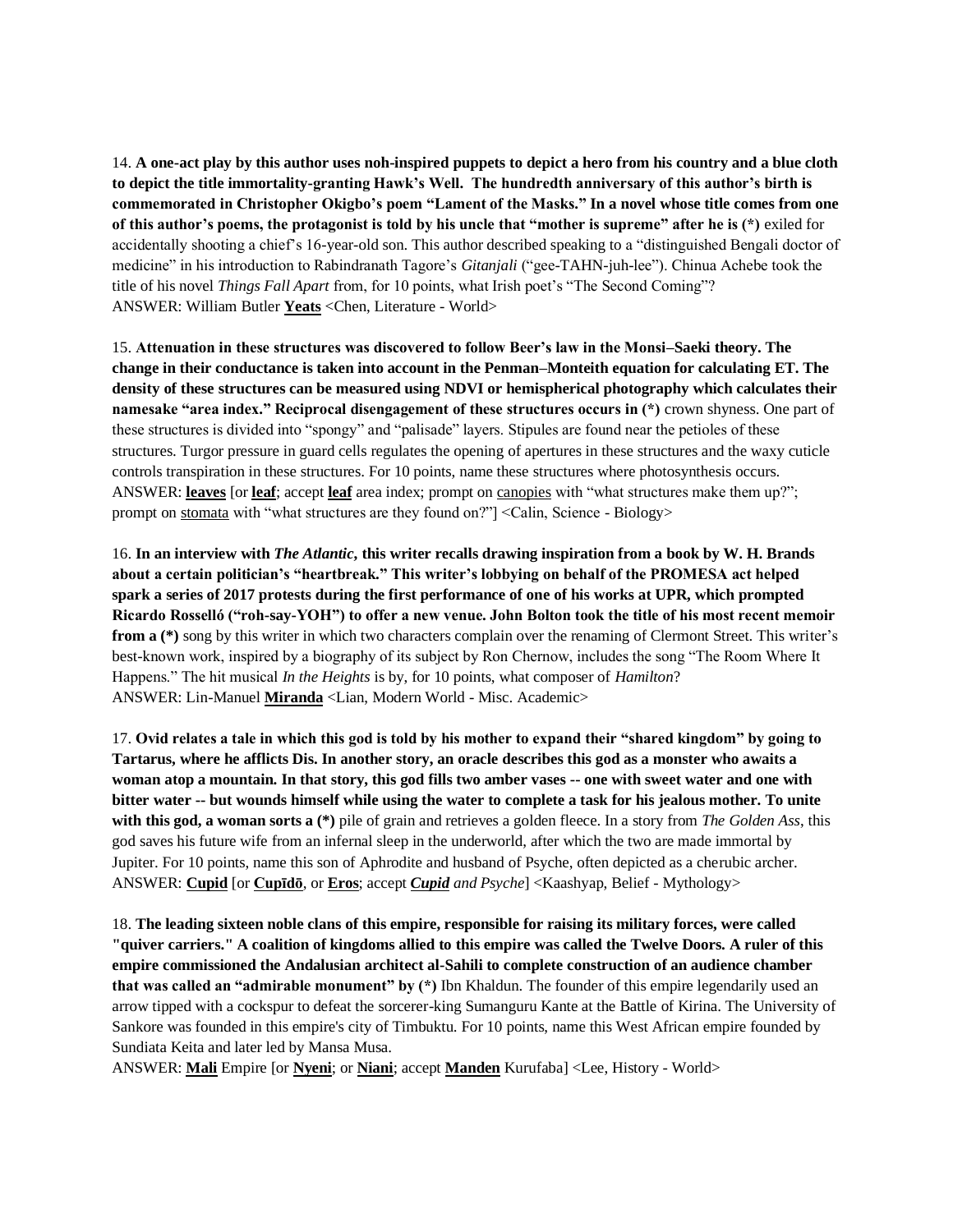19. **A man in this play shouts "we've been through all our tests" before exiting for a glass of water. The end of this play repeats the instruction "To ear. He listens. To mouth" after a shrill whistle announces the delivery of a note. A character in this play reads a newspaper while a toilet fails to flush and angrily chokes his partner as they argue over the phrase (\*)** "put on the kettle". An offstage character named Wilson communicates to the main figures of this play through a speaking tube. This play ends with a character pointing a gun at his partner after receiving instructions by the title device. For 10 points, name this play set in a basement centered around the hitman Ben and Gus, written by Harold Pinter.

ANSWER: *The Dumb Waiter* <Li, Literature - British>

20. **It's not a galaxy, but disturbances in these structures can be caused by so-called "propellers," such as one named for Louis Blériot ("blair-ee-OH"), which drive density waves in them called Lindblad resonances. Components of these structures are "herded" by Prometheus acting as a "shepherd." One of these designated "E" is outside the Roche ("rhosh") limit and is created by cryovolcanic plumes emanating from the "tiger stripes" of (\*)** Enceladus ("en-SELL-uh-duss"). Gaps between these structures include ones named for Encke ("ENkee"), Huygens ("HOY-gens"), and Cassini, whose namesake probe confirmed that they were mostly made of water ice. For 10 points, what extensive collections of particles orbit the sixth planet from the Sun? ANSWER: **Saturn's rings** [accept equivalents such as the **ring**s of **Saturn**; prompt on rings by asking "where are

the rings?"] <Calin, Science - Astronomy>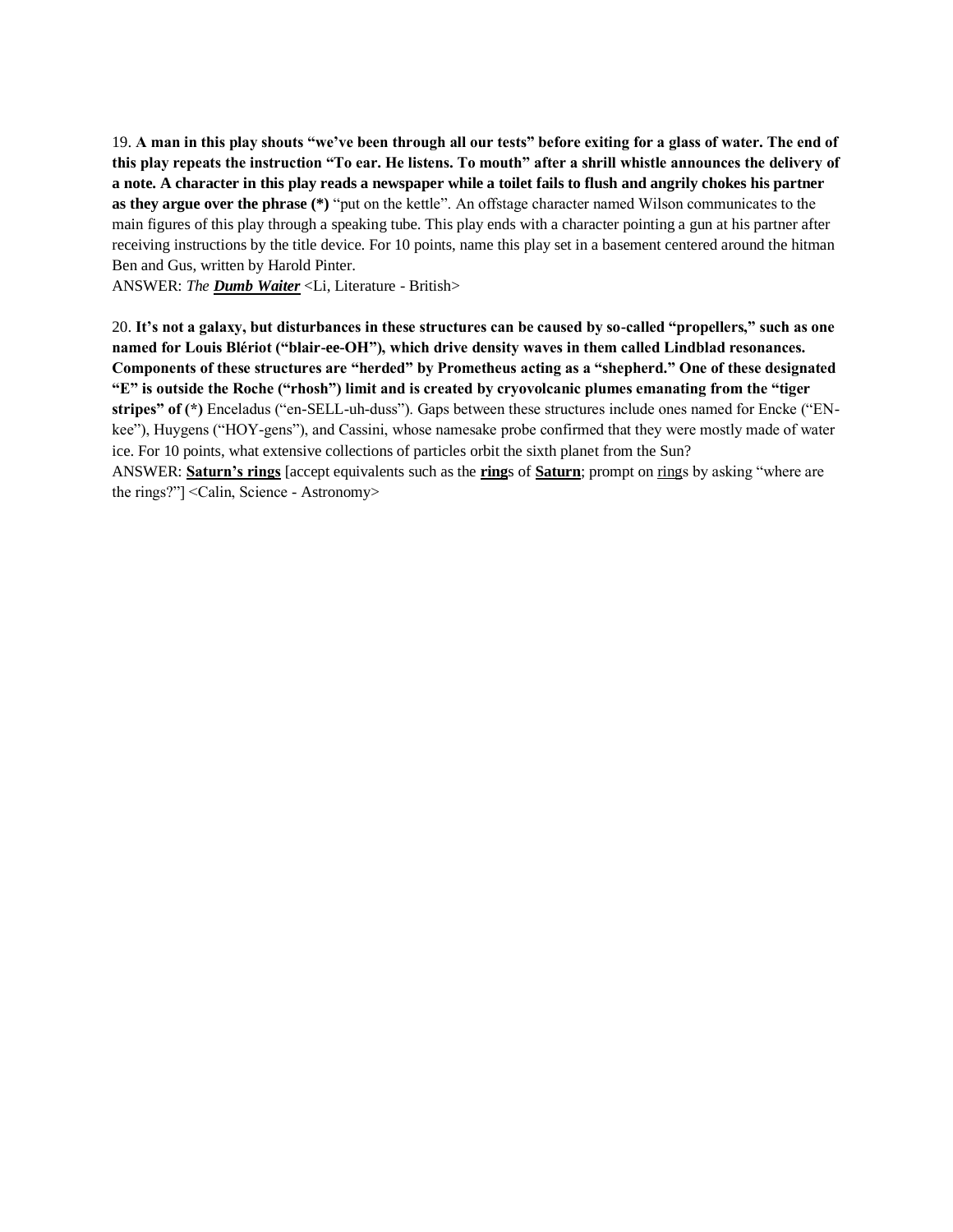# Bonuses

1. In a work by this author, a character justifies harvesting hair from corpses to make wigs by telling the story of a woman who sold dried snake meat while claiming it was fish. For 10 points each:

[10] Name this Japanese author known for short stories such as *Rashomon.*

ANSWER: Ryūnosuke **Akutagawa** [or **Akutagawa** Ryunosuke]

[10] In another Akutagawa short story, the Buddha decides to give the criminal Kandata a chance to climb his way out of Hell as a reward for sparing the life of one of these creatures.

#### ANSWER: **spider**

[10] Before committing suicide, Akutagawa penned the essay *The Man from the West*, in which he expressed his love for this figure. Sebastião Rodrigues tramples an image of this figure at the end of the novel *Silence* by Shusaku Endo.

ANSWER: **Jesus Christ** [accept either underlined part] <Chen, Literature - World>

2. By the Nyquist–Shannon theorem, the points used for sampling only need to be spaced apart by "one over two times the highest value of this quantity" to get an analog waveform representing the digital input. For 10 points each:

[10] Name this quantity. The Nyquist value for this quantity determines the necessary sampling rate for analog-todigital converters.

ANSWER: **frequency** [accept Nyquist **frequency**]

[10] A digital signal can be produced by periodically turning a source of this type of current on and off, with high voltages representing a 1 and low voltages representing 0. It is often contrasted with alternating current. ANSWER: **direct current** [or **DC** current]

[10] High-frequency components of a signal, such as background noise and hisses, can be removed using one of these electronic components which eliminate all frequencies [emphasize] *above* a given cutoff. ANSWER: **low-pass filter**s [prompt on filters] <Prasad, Science - Physics>

3. The amateur archaeologist Thomas Ferguson claimed to have discovered the site of a war between these two peoples, identifying the Sidon river with a site on the Isthmus of Tehuantepec. For 10 points each:

[10] Name these two peoples. They are named for a pair of brothers who disputed the political power over a colony founded by settlers who sailed from the Land of Bountiful.

#### ANSWER: **Nephites** AND **Lamanites**

[10] The last prophet to record the deeds of the Lamanites and Nephites was this man, who wrote his work on a set of golden plates. He is often considered the same person as the angel who revealed the plates' location.

# ANSWER: **Moroni**

[10] This man claimed to have discovered Moroni's buried golden plates and translated them into the *Book of Mormon*, which contains the stories of Moroni, the Nephites, and the Lamanites. ANSWER: Joseph **Smith** <Kaashyap, Belief - Religion>

4. This gang fought with the predominantly Irish Dead Rabbits in the crime-ridden neighborhood of Five Points. For ten points each:

[10] Name this New York City gang founded by "Bill the Butcher" Poole.

## ANSWER: **Bowery Boys**

[10] Poole was an active member of this nativist political party founded in 1844 by Lewis Levin whose derisivesounding nickname referred to its members' extreme secrecy.

## ANSWER: **Know Nothing**s [accept Native **American** Party]

[10] When not busy with crime, members of the Bowery Boys worked in this occupation. Benjamin Franklin founded an organization for volunteer members of this profession in Philadelphia in 1736.

ANSWER: **firefighter**s <Wang, History - American>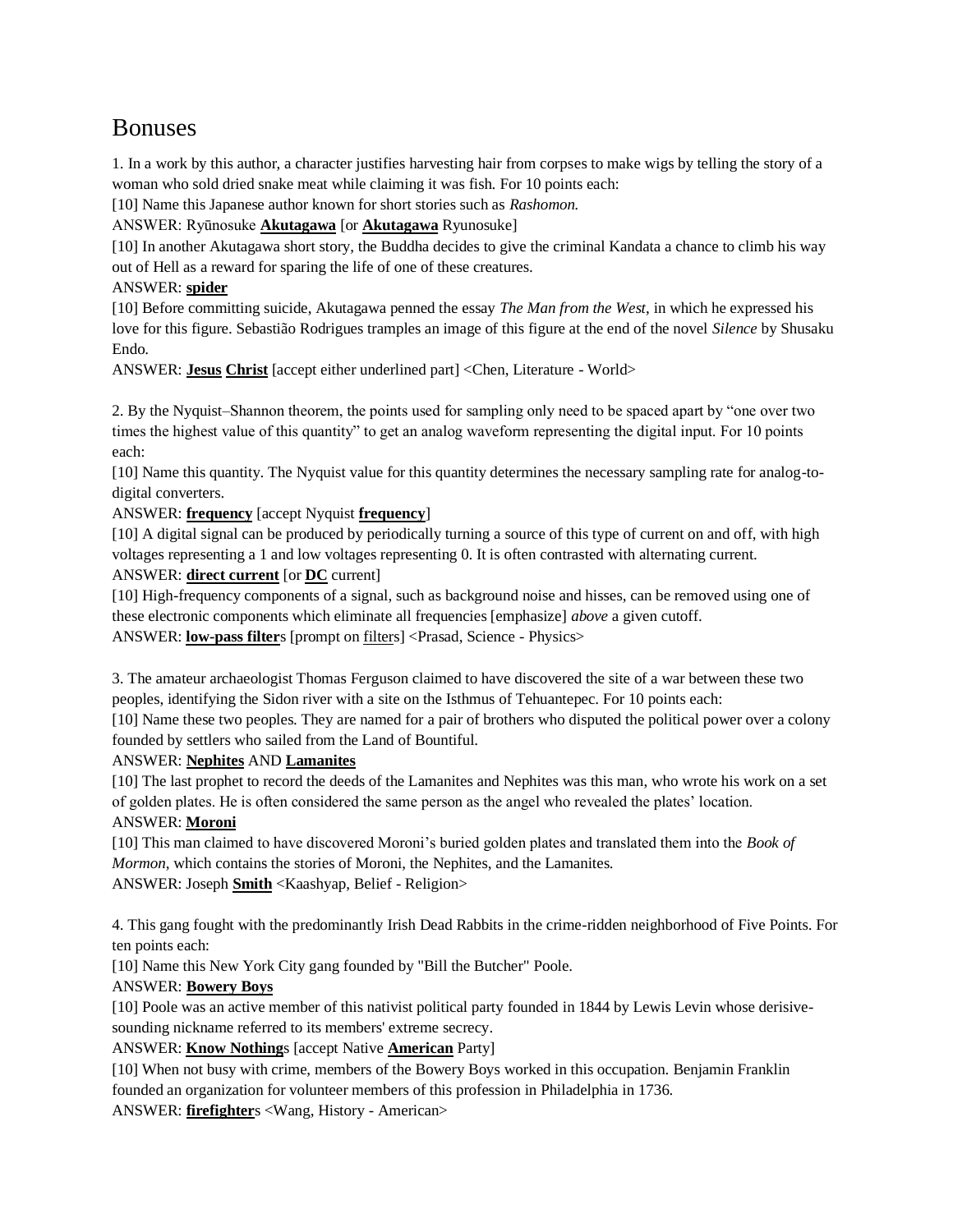5. In one painting, the artist's lover Peter Schlesinger wears a pink blazer while standing over the edge of one of these things. For 10 points each:

[10] Name this object that appears in the work *Portrait of an Artist*. Two palm trees and a modern house appear behind one of these objects in a painting with a yellow board jutting out of the bottom right.

#### ANSWER: swimming **pool**

[10] This British artist depicted a swimming pool in his painting *A Bigger Splash*. He also portrayed a tense couple in his portrait of *Mr and Mrs Clark and Percy*.

#### ANSWER: David **Hockney**

[10] Hockney's *A Bigger Splash* was inspired by the atmosphere of this city which is home to the Getty Museum. ANSWER: **Los Angeles** [or **L.A.**] <Li, Fine Arts - Visual>

6. This creator of this term attributed it to a lack of "purposelessness" in art brought about by market demands. For 10 points each:

[10] Give this term for mass-produced products of consumption like films and magazines that lack the difficulty of high art. It was coined in the *Dialectic of Enlightenment*, written while its authors were on forced sabbatical in LA. ANSWER: **culture industry**

[10] *Dialectic of Enlightenment* was written by this Frankfurt School philosopher with Max Horkheimer. He examined the traits that contribute to fascism in *The Authoritarian Personality*.

#### ANSWER: Theodor **Adorno**

[10] Adorno's really bad takes include his intense dislike of this artform, which he dismissed as a form of "fashion" promoted by the culture industry. Players of this style of music include Benny Goodman.

ANSWER: **jazz** [accept fashion **jazz**; prompt on music or blues; anti prompt on swing] <Mehr, Thought - Philosophy>

7. This man is revealed to be unaware that the earth revolves around the sun and exclaims "if we went round the moon it would not make a pennyworth of difference to me or to my work". For 10 points each:

[10] Name this detective created by Sir Arthur Conan Doyle who lives at 221B Baker Street with Dr. Watson. ANSWER: **Sherlock Holmes** [accept either]

[10] In the first Sherlock Holmes short story, *A Scandal in Bohemia*, Holmes starts a fake fire to determine where Irene Adler is hiding one of these items.

ANSWER: a **photo**graph

[10] In another story, a pawnbroker with this trait named Jabez Wilson is hired to copy an encyclopedia. Holmes later deduces that an ad targeting people with this physical characteristic was part of a ploy to rob a bank. ANSWER: having **red hair** [accept "**Red-Headed** League"] <Xu, Literature - British>

8. This leader was targeted by the 1986 "God Save the Queen'' plot, one of several coup attempts by the Reform the Armed Forces Movement. For ten points each:

[10] Name this leader, who became the first from her country to be bestowed with the prestigious Prize for Freedom award in 1987. A farmers' march was violently quelled during her presidency on Black Thursday. ANSWER: **C**orazon **Aquino** [prompt on Aquino]

[10] Before becoming president, Aquino and her husband Benigno were opponents of this then-dictator of the Philippines, who was criticized for ludicrous claims regarding his military service during World War II.

#### ANSWER: Ferdinand **Marcos**

[10] During her presidency, Aquino also had to face secession movements from this ethnic group in the southern Philippines. This Sunni-majority ethnic group had previously rebelled against the United States during the Philippine–American War.

ANSWER: **Moro** [or Bangsa**moro**] <Lee, History - World>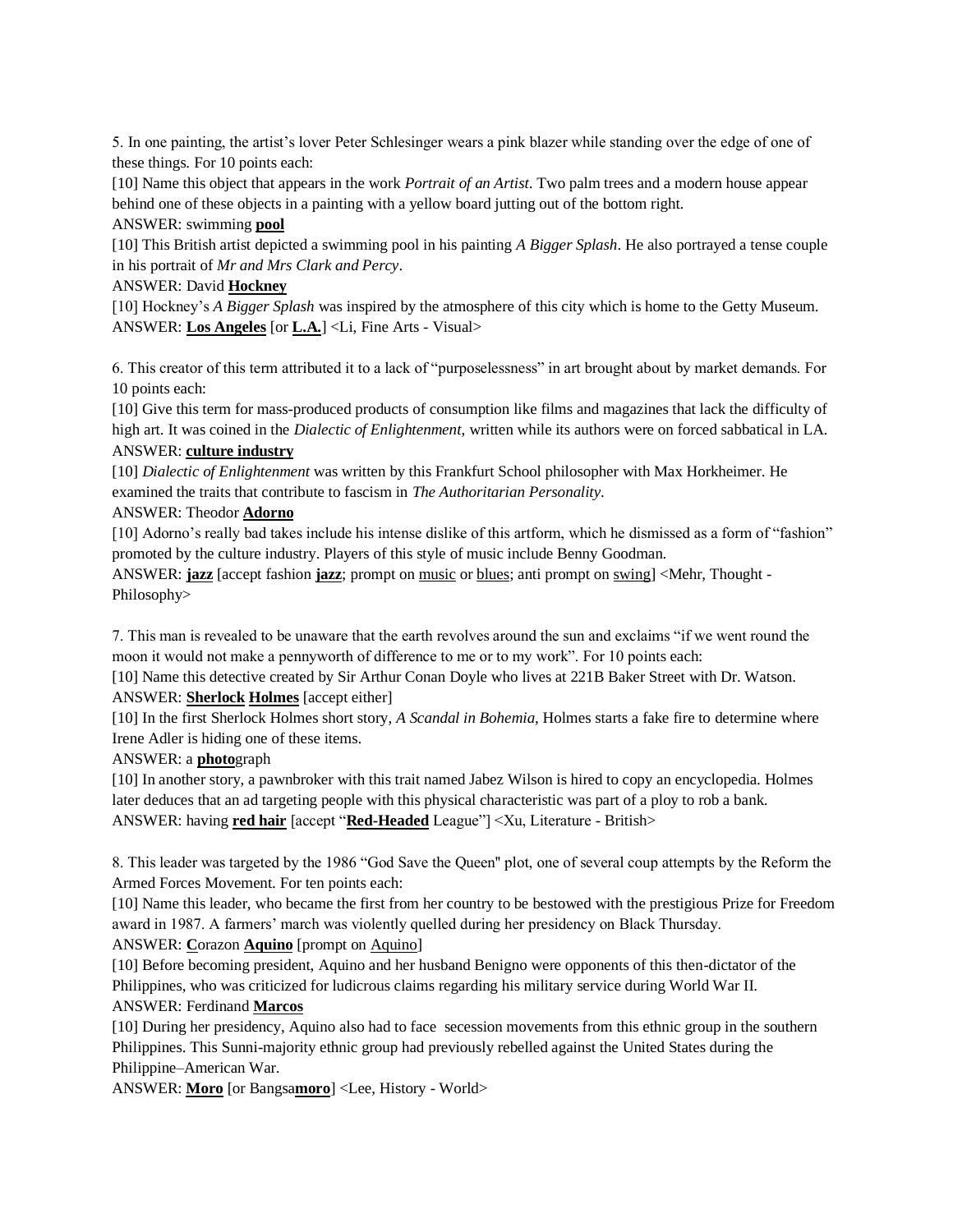9. The Schaefer model estimates this quantity as 30% of the population size. For 10 points each:

[10] Name this quantity, the amount of organisms which can be removed from a population at a given time without damaging the population. It is represented as half the carrying capacity at intermediate population densities.

# ANSWER: **maximum sustainable yield** [or **MSY**; prompt on yield]

[10] Maximum sustainable yield is often used to calculate how much companies in this industry can use a given area of ocean. In the United States, this industry sells Atlantic salmon and cod.

ANSWER: **fish** industry [accept **fishing**; accept **fisheries**]

[10] One of the most widely used equations in fishery modeling developed by Fedor Baranov calculates this quantity based on population size, the rate of fishing, and the mortality rate. This term more generally refers to the amount of fish captured at one time.

ANSWER: **catch** [accept **Baranov catch equation**; do not accept or prompt on "catchment"] <Jaishanker, Science - Biology>

10. These people attributed their knowledge of farming to the moon deity Coniraya. For 10 points each:

[10] Name these people whose mythical founding father was Manco Capac.

ANSWER: **Inca**s [prompt on Quechua people]

[10] The chief god of the Inca was Inti, a god who personified this body. The Aztecs worshipped this body as Huitzilopochtli and sacrificed hearts to keep it alive.

ANSWER: the **Sun** [or **Sol**]

[10] The Inca regarded the world as consisting of upper, middle, and lower worlds each denoted by this Quechua term. This term also appears in the name of a fertility goddess, regarded as the "earth mother" of the Inca. ANSWER: **pacha**s [accept **Pacha**mama] <Lian, Belief - Mythology>

11. Socrates was the only member of the Athenian assembly to vote against executing the winning commanders of this battle. For 10 points each:

[10] Name this 406 BCE naval battle. Though it was a victory for Athens, a storm prevented the Athenian navy from rescuing its survivors.

ANSWER: Battle of **Arginusae**

[10] Only months after the Battle of Arginusae, Lysander defeated the Athenian fleet at the Battle of Aegospotami, ending this war between Athens and Sparta

ANSWER: (Second) **Peloponnesian** War

[10] The clashes at Arginusae and Aegospotami primarily employed these warships, the primary ones in Classical Greek warfare. They are named for the number of decks of rowers that they had. ANSWER: **trireme**s <Kaashyap, History - Ancient>

12. This poet mocked his rival's nose as a "badly-shaped sundial" in his poem "To a Nose". For 10 points each: [10] Name this poet who developed the style of *conceptismo* and opposed Luis de Gongora's style of *culteranismo*. ANSWER: Francisco de **Quevedo**

[10] Quevedo and Gongora are poets from this country whose "Golden Age" authors included the playwright Pedro Calderón de la Barca.

ANSWER: Kingdom of **Spain** [or Reino de **España**]

[10] Quevedo's novel about a swindler, *El Buscón*, is considered an early work in this genre, which follows mischievous heroes through episodic mini-adventures. The Spanish novella *Lazarillo de Tormes* is considered this genre's first book.

ANSWER: **picaresque** novel <Xu, Literature - European>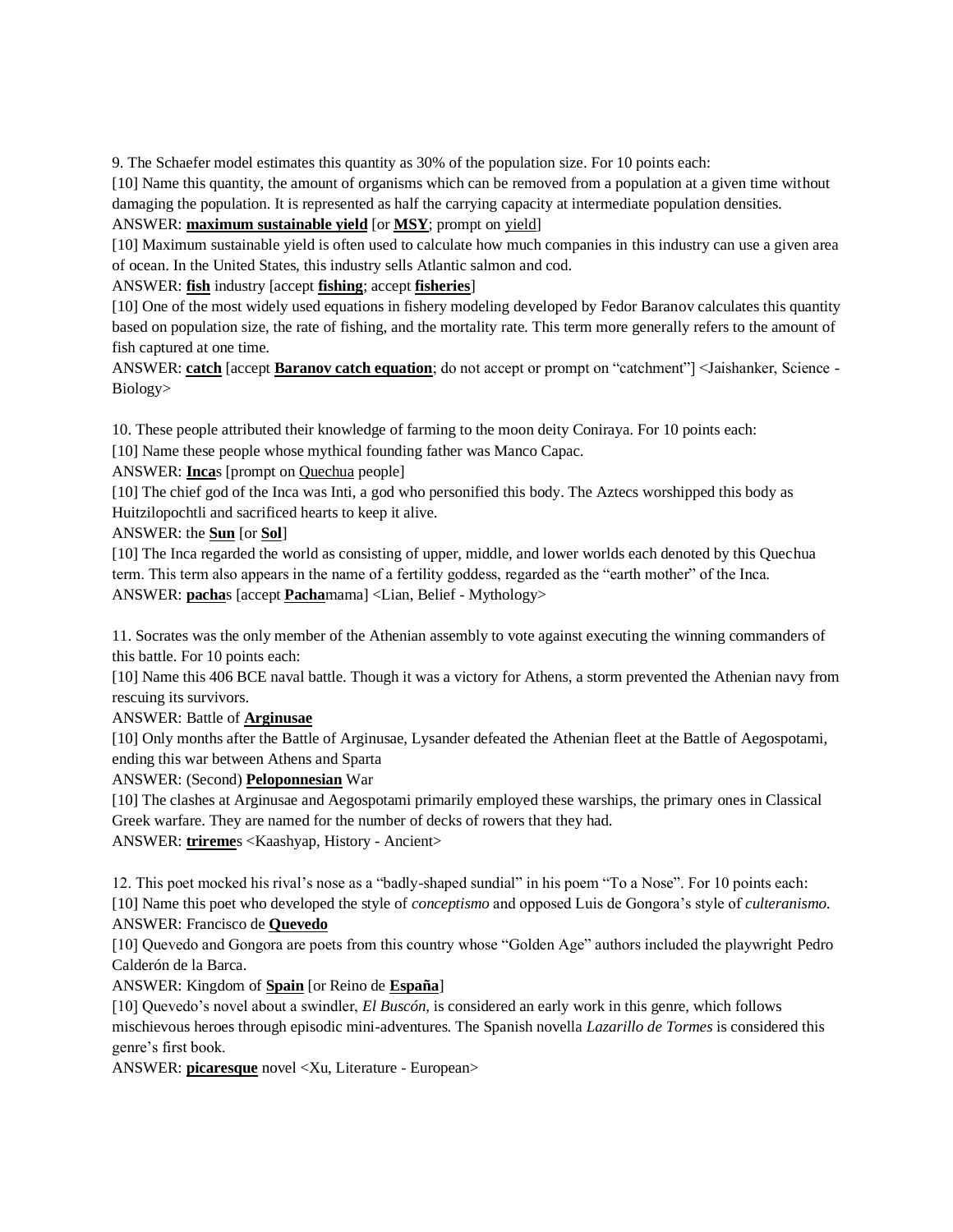13. Horizontal deformation terms are included in an equation that describes the creation of these structures. For 10 points each:

[10] Name these structures whose "warm" and "cold" types form through the intensification of temperature gradients. These boundaries exist between air masses with different densities.

ANSWER: **front**s [or weather **front**s or warm **front**s or cold **front**s; accept **frontogenesis**]

[10] Frontogenesis can be described by a deformation term and a forcing term named for this condition in the Eliassen–Sawyer equation. This type of flow occurs when the Coriolis force balances pressure gradients. ANSWER: **geostrophic** flow

[10] When under geostrophic flow, the Coriolis effect keeps air moving parallel to these lines. These lines are commonly used to show the movement of fronts and indicate constant pressure on weather maps. ANSWER: **isobar**s <Calin, Science - Earth>

14. *Two answers required.* One of these characters realizes that he forgot his wallet after buying the other an icecream soda at Morgan's drugstore . For 10 points each:

[10] Name these two characters. Three baseball players whistle and catcall these two characters as they marry one another in a ceremony presided over by the Stage Manager.

ANSWER: **George** Gibbs and **Emily** Webb [prompt on Gibbs or Webb]

[10] Emily and George are the main characters of this Thornton Wilder play.

ANSWER: *Our Town*

[10] The final scene of *Our Town* takes place in this location, where Emily asks Mrs. Gibbs "they don't understand, do they" after George sinks to his knees.

ANSWER: the **cemetery** [accept answers like **burial ground** or Emily's **grave**; prompt on the afterlife by asking "what physical location are the ghosts in?"] <Xu, Literature - American>

15. Five figures resembling the title figures of this later series appear in its artist's 1948 sculpture *City Square*. For 10 points each:

[10] Name this series of sculptures by Alberto Giacommieti which depict tall, skeletal figures.

ANSWER: the *Walking Man* series [or *Walking Men*; accept any specific version or sculpture within the series such as *Walking Man I*; accept *L'Homme qui marche I*]

[10] A different work also titled *Walking Man* was created by this earlier sculptor, whose other bronze works include *The Age of Bronze* and the *Gates of Hell*.

ANSWER: Auguste **Rodin** 

[10] An armless sculpture of a billowing aerodynamic form walking titled *Unique Forms of Continuity in Space* was sculpted by this Futurist artist, whose paintings include *The City Rises* and *The Street Enters the House*. ANSWER: Umberto **Boccioni** <AW, Fine Arts - Other>

16. The Royal Navy has engaged in some questionable actions. For 10 points each:

[10] This practice of conscription into the Navy was common in the 18th and 19th century. Stories of this practice being accomplished by slipping a coin into the target's drink are probably false, as the Royal Navy preferred to forcibly kidnap people.

ANSWER: **impressment** [accept **press**-gang]

[10] An apocryphal story relates how the Royal Navy colonized this African country by sailing down a river and claiming all land within a cannon's shot, producing this country's long thin shape.

ANSWER: The **Gambia** [accept Republic of the **Gambia**; accept **Gambia** Colony and Protectorate]

[10] This European city was shelled by the Royal Navy in 1807 despite its neutrality in the Napoleonic Wars. This city had previously been shelled in 1801 by Horatio Nelson, who willfully disobeyed orders to retreat by viewing signals through a telescope with his blind eye.

ANSWER: **Copenhagen** [or **København**] <AW, History - European>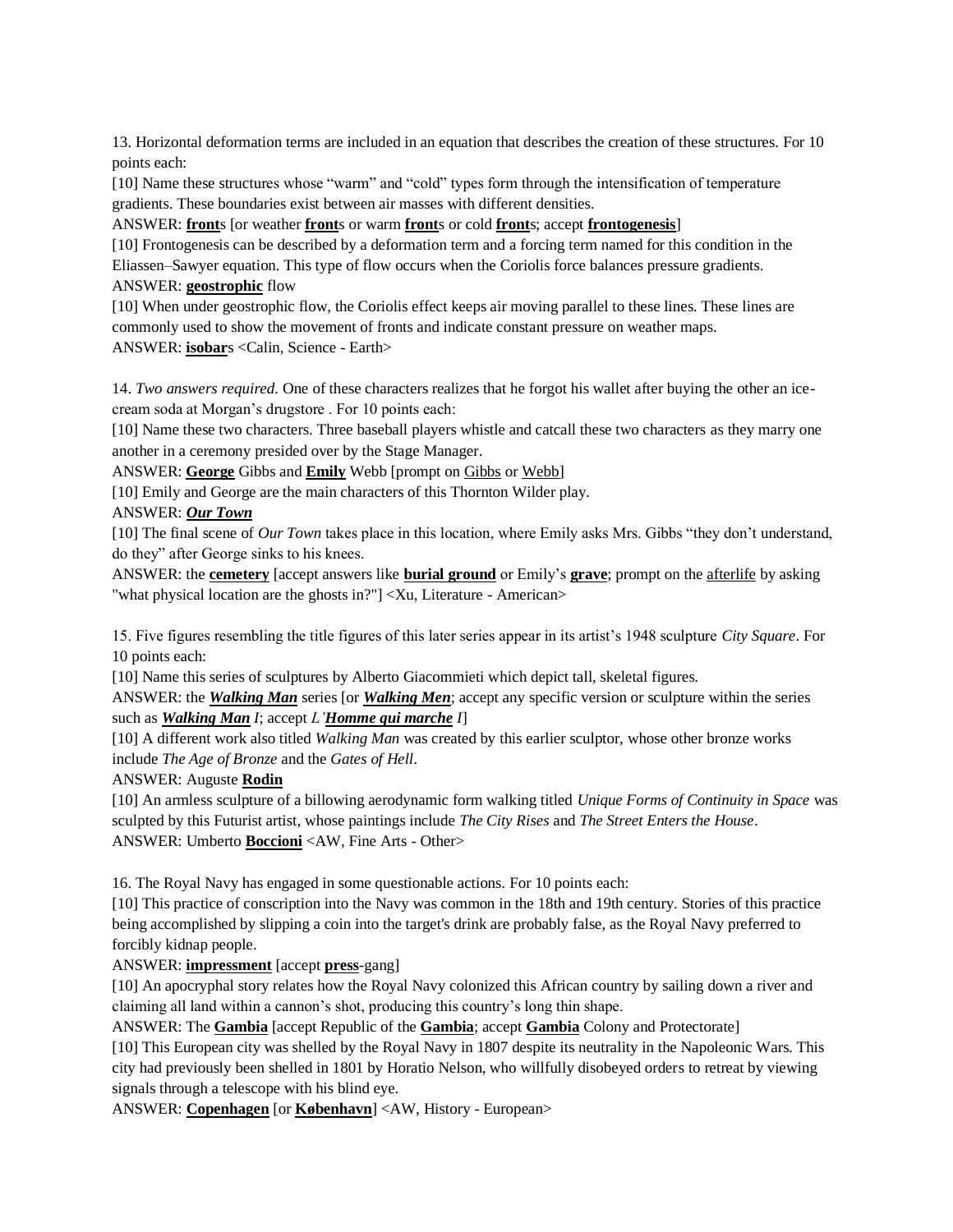17. Kappa analysers indicate the susceptibility of this process by measuring residual lignin content in pulp mills. For 10 points each:

[10] Name this process whose more environmentally friendly options like the "totally chlorine-free" version have phased out the traditional use of sodium hypochlorite.

ANSWER: chemical **bleach**ing [or wood pulp **bleach**ing; accept equivalents like **decolorizing** wood pulp] [10] Bleaching of wood pulp removes chromophores and prepares it for the manufacture of sheets of this white material. Wet end chemistry deals with the reactions in the manufacture of this material.

ANSWER: **paper** [accept **paper**making]

[10] Paper mills can also make use of this process that uses a "white liquor" to break down the bonds between lignin in wood chips to create wood pulp.

ANSWER: **Kraft** process <Calin, Science - Chemistry>

18. For 10 points each, answer the following about the rise of electric cars:

[10] In a Super Bowl commercial, General Motors revealed it will be releasing an electric version of this brand's marquee large vehicle. This brand was previously shut down during GM's bankruptcy in 2010.

#### ANSWER: **Hummer**

[10] This electric car company's stock has skyrocketed in recent months, in part due to success in battery production at the Gigafactories which it operates jointly with Panasonic.

#### ANSWER: **Tesla**

[10] Since 2014, the International Automobile Federation has sponsored this electric vehicle racing competition similar to Formula One to promote investment in EV technology. However, BMW and Audi pulled out of this competition in December 2020 to focus on consumer EVs.

ANSWER: **Formula E** <Jaishanker, Modern World - CE>

19. An E-flat clarinet solo in the fifth and final movement of an orchestral work vulgarly restates this theme, which had been introduced more jovially in the opening movement "Daydreams – Passions." For 10 points each:

[10] Name this musical theme that also repeatedly interrupts the 3/8-time second movement of that 1830 orchestral work. That movement depicts a waltz at a ball and prominently features two harps.

ANSWER: the *idée fixe* ("EE-day FEEKS") from *Symphonie fantastique* [prompt on the central *leitmotif* of *Symphonie fantastique*]

[10] This French Romantic composer included the movements "March to the Scaffold" and "Dream of a Witches' Sabbath" in his *Symphonie fantastique*, which used the *idée fixe* to depict his love for Harriet Smithson. ANSWER: Hector **Berlioz**

[10] The "Dream of a Witches' Sabbath" movement also quotes this theme, first introduced by four bassoons and two ophicleides. This Gregorian chant melody, whose title translates as "Day of Wrath," is used in many requiems. ANSWER: the "**Dies Irae**" <Prasad, Fine Arts - Auditory>

20. Answer the following about how social scientists have approached games, for 10 points each:

[10] What term was coined by Jeremy Bentham to describe a game so high-risk and high-stakes that no rational actor would take part? This phrase was later used by Clifford Geertz to title his essay on Balinese cockfighting. ANSWER: **deep play**

[10] Roger Caillois used the Greek word *agon*, meaning "struggle", to categorize games consisting of this concept, such as chess or quizbowl. In economics, a monopoly is characterized by a lack of this concept.

ANSWER: **competition** [accept word forms like "**competitive**ness"]

[10] Non-compliance during a pandemic in one of these environments has been studied as an example of how people reacted to COVID-19 restrictions. These environments have also experienced a growth in money laundering in the 2010s.

ANSWER: **MMO**RPGs [or **massively multiplayer online** role-playing games; prompt on video games or online